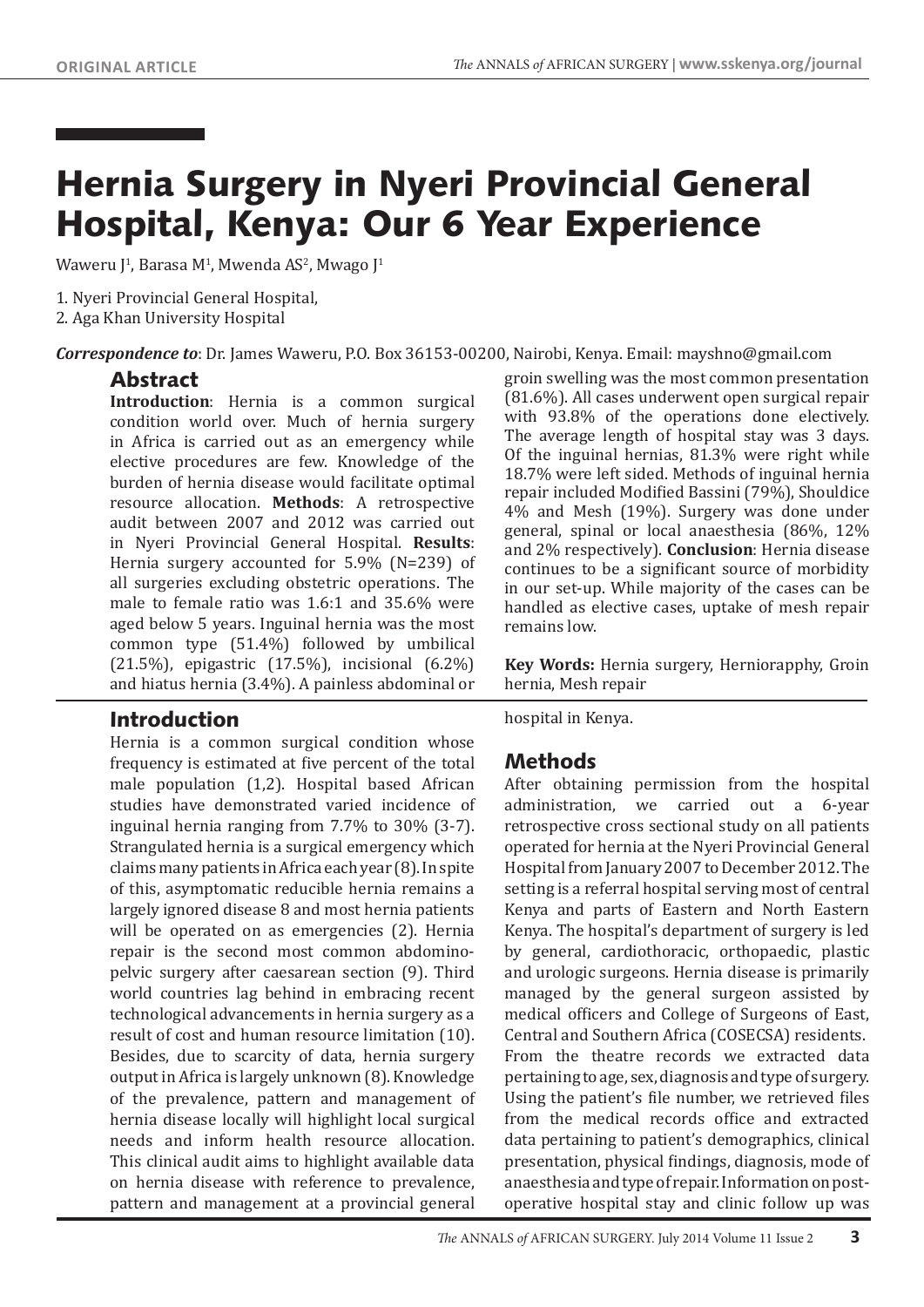also extracted. These data were stored in a data base using SPSS® for windows v17.0 (Chicago, Illinois). Analysis was done using descriptive statistics.

# Results

There were 5055 surgeries, excluding obstetric and gynaecological operations during the period of study. Of these 293(5.9%) were hernia surgeries, with an annual average of 49 cases. The files for 116 patients could not be retrieved. Therefore, our analysis of the presenting complaints, physical findings and post-op follow-up does not include these 116 patients. Sixty two percent (N=181) of the patients were males (male to female ratio 1.6:1) and 35.59% of the patients were aged below 5 years (Figure 1). Of the inguinal hernias, 81.3% were right sided and most were found in male patients (Figure 2). Table 1 portrays the clinical presentations. All hiatus hernias were diagnosed via upper gastrointestinal endoscopy for gastrooesophageal reflux disease (GERD) symptoms.







Table 1: Clinical presentation

| <b>Presentation</b>             | <b>Frequency</b> | Percentage |
|---------------------------------|------------------|------------|
| Painless swelling               | 144              | 81.36      |
| Reducible painful<br>Swelling   | 17               | 9.60       |
| Irreducible painful<br>swelling | 8                | 4.52       |
| Vomiting                        | 8                | 4.52       |

All patients had open surgical repair with 93.8% (N=166) being elective cases. Surgery was done under general, spinal or local anaesthesia (86%, 12% and 2% respectively). For groin hernia, tissue repair was done in 83% (79% and 4% for Modified Bassini and Shouldice repair respectively) of the cases while 17% had mesh repair. Most patients were admitted for three days (Figure 3).

## **Discussion**

In our study, hernia surgery accounted for 5.9% of total non-obstetric non-gynaecologic surgical operations. This is comparable to a study by Nordberg et al (7) which found a prevalence rate of 6.4%. Inguinal hernia was the commonest type (51.4%) followed by umbilical (21.5%), epigastric (17.5%), incisional (6.2%) and hiatus hernia (3.4%). Over a third of inguinal hernias occurred in boys less than 5 years. Fewer inguinal hernias were seen in ages 16 to 20 years but the number increased gradually after 25 years. This could be attributed to developmental anomalies of the inguinal region associated with testicular descent in the young and weakening of inguinal canal floor muscles in the elderly (3,5). Inguinal hernia was four times more common on the right than on the left. This agrees with previous observations of a right sided predominance (8, 11) which has been linked to later descent of the right testis; an anatomical fact that also explains the higher incidence of inguinal hernia disease in males compared to females (22 times in this study) (8,9, 11, 12). Umbilical, epigastric, incisional and hiatus hernias were more common in female patients with sex ratios of 0.5, 0.3, 0.1 and 0.25 respectively. Kulah et al (11) demonstrated similar ratios for umbilical and incisional hernia. All except one case of incisional hernias followed caesarean section surgery. Incisional hernia among women could be attributed to unrepaired rectus sheath and/ or use of catgut suture material for rectus sheath repair as has been observed in earlier accounts (13). The most common presenting complaint was anterior abdominal wall or groin swelling. General anaesthesia remains the main mode of anaesthesia for hernia